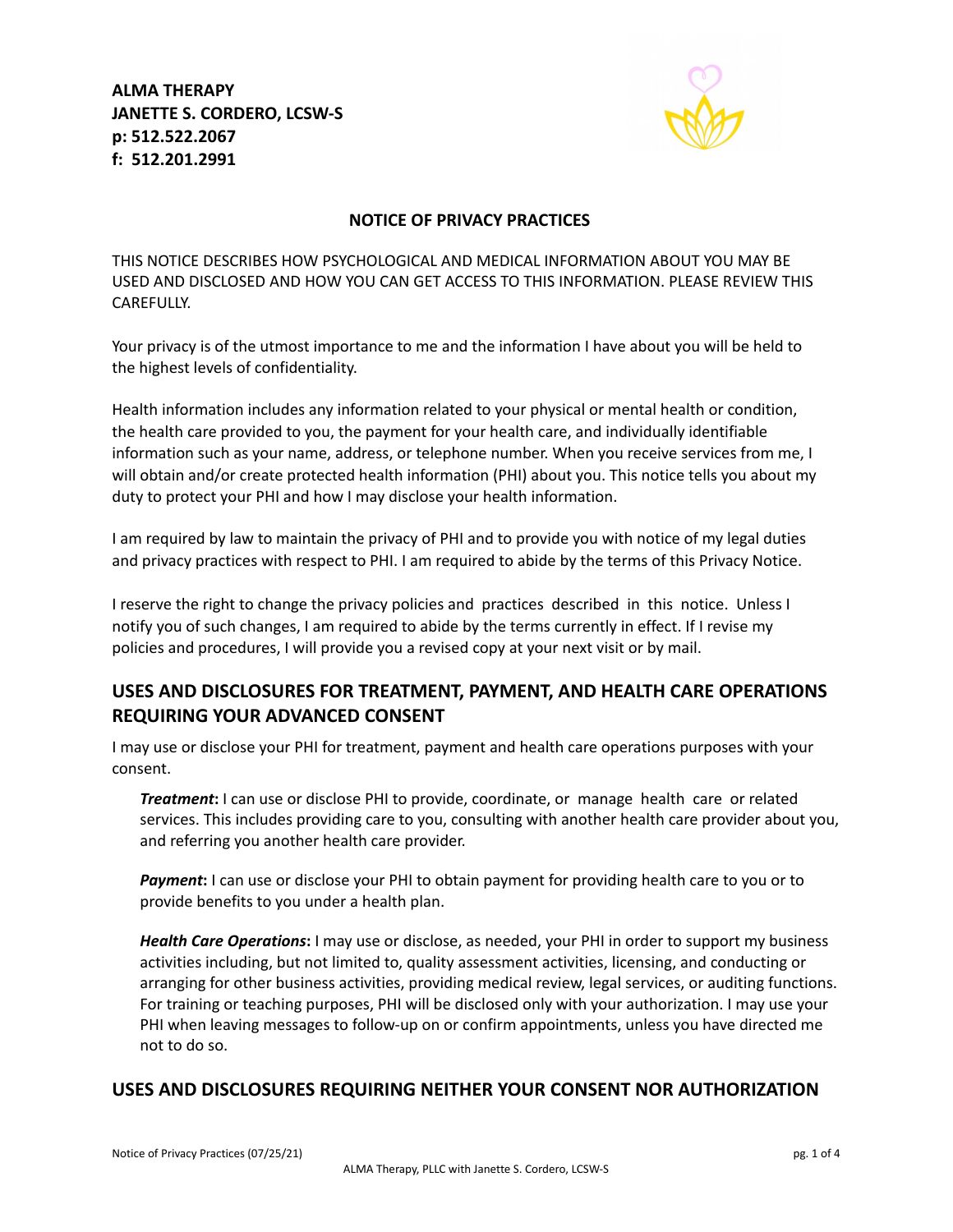

I may use or disclose your PHI without your consent or authorization in the following circumstances:

*Child Abuse***:** If I have cause to believe that a child has been or may be physically abused, neglected or sexually abused, I must make a report of such within 48 hours to the Texas Department of Protective and Regulatory Services, the Texas Youth Commission or to any local or state law enforcement agency.

*Adult and Domestic Abuse***:** If I have cause to believe that an elderly or disabled person is in a state of abuse, neglect or exploitation, I must immediately report such to the Texas Department of Protective and Regulatory Services

*Abuse by a Therapist***:** If I have cause to believe that you have been the victim of sexual exploitation by a mental health professional during the course of treatment, I will report this to the appropriate State Examining Board.

*Health Oversight***:** If a complaint is filed against a therapist with the appropriate overseeing State Board they have the authority to subpoena confidential mental health information from the therapist relevant to that complaint. This includes if you or someone on your behalf files a suit against me for breach of duty.

*Judicial or Administrative Proceedings***:** If you are involved in a court proceeding and a request is made for information about your diagnosis and treatment and the records thereof, such information is privileged under state law. Therefore, I will not release information without written authorization from you or a court order (a court order *does not include* a subpoena from an attorney; a subpoena by a judge is required). This privilege *does not apply* when you are being evaluated for a third party or where the evaluation is court ordered by a judge (this includes if you have filed suit against anyone and have claimed mental or emotional damages as part of the suit). You will be informed in advance if this is the case.

*Serious Threat to Health or Safety***:** If I determine that there is a probability of imminent physical injury by you to yourself or others, or there is a probability of immediate mental or emotional injury to you, I may disclose relevant PHI to medical or law enforcement personnel.

*Worker's Compensation:* If you file a worker's compensation claim, I may disclose records relating to your diagnosis and treatment to your employer's insurance carrier.

## **USES AND DISCLOSURES REQUIRING YOUR SPECIFIC WRITTEN AUTHORIZATION**

I may disclose PHI for purposes outside of treatment, payment and health care operations when your appropriate authorization is obtained. An authorization is written permission above and beyond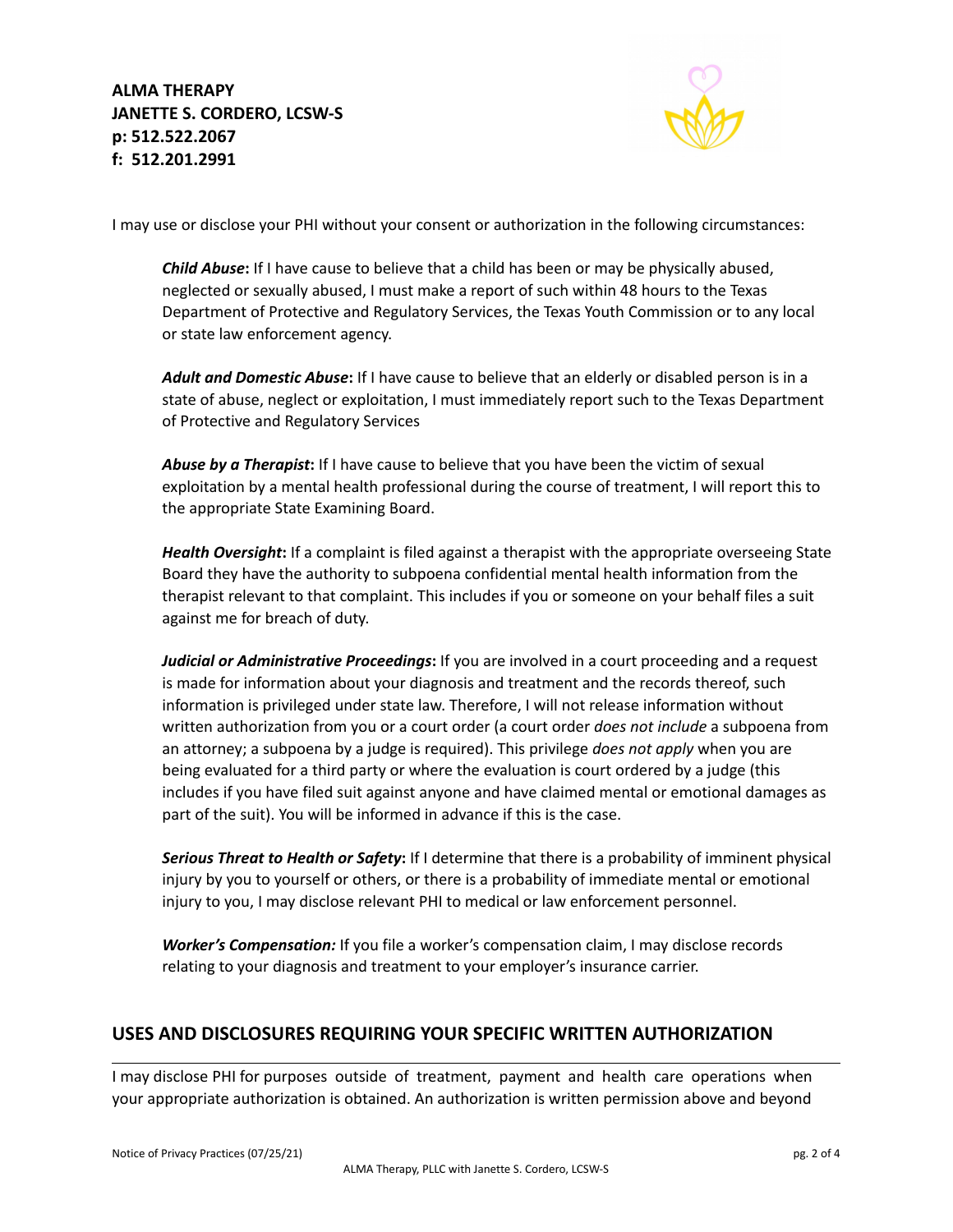# **ALMA THERAPY JANETTE S. CORDERO, LCSW-S p: 512.522.2067 f: 512.201.2991**



general consent that permits only specific disclosures. In those instances, when I am asked for information outside of treatment, payment and health care operations, I will obtain written authorization from you before releasing this information. I will also need to obtain an authorization before releasing therapy notes. Therapy notes are notes I have made about our conversation during a private, group or joint counseling session. You may revoke all such authorizations (of PHI or therapy notes) at any time, provided each revocation is in writing. You may not revoke an authorization to the extent that (1) I have relied on that authorization, or (2) if the authorization was obtained as a condition of obtaining insurance coverage and the law provides the insurer the right to consent the claim under the policy.

## **YOUR RIGHTS**

You have the following rights regarding health information I maintain about you:

*Right to Inspect and Copy***:** You have the right to inspect and/or copy your health information, such as therapy notes and billing records. You must submit a written request to me in order to inspect and/or copy your information. If you request a copy of your information, I may charge you appropriate fees for copying, mailing or other associated supplies. I may deny your request to inspect and/or copy in certain limited circumstances but in some cases you may have this decision reviewed. On your request, I will discuss with you the details of the request and denial process.

*Right to Amend***:** You have the right to request an amendment of PHI for as long as the PHI is maintained in the record. I may deny your request, but will keep a record that you made such a request. I will discuss with you the details of the amendment process.

*Right to Receive Confidential Communications by Alternative Means and at Alternative Locations***:** You have the right to request and receive confidential communications of PHI by alternative means and at alternative locations. (For example, you may not want a family member to know that you are seeing me. Upon your request, I will send information to another address.)

*Right to Accounting:* You generally have the right to receive an accounting of disclosures of PHI for which you have neither provided consent nor authorization. On your request, I will discuss with you the details of the accounting process.

*Right to a Paper Copy:* You have the right to obtain a paper copy of this notice from me upon request, even if you have agreed to receive the notice electronically.

### **COMPLAINTS**